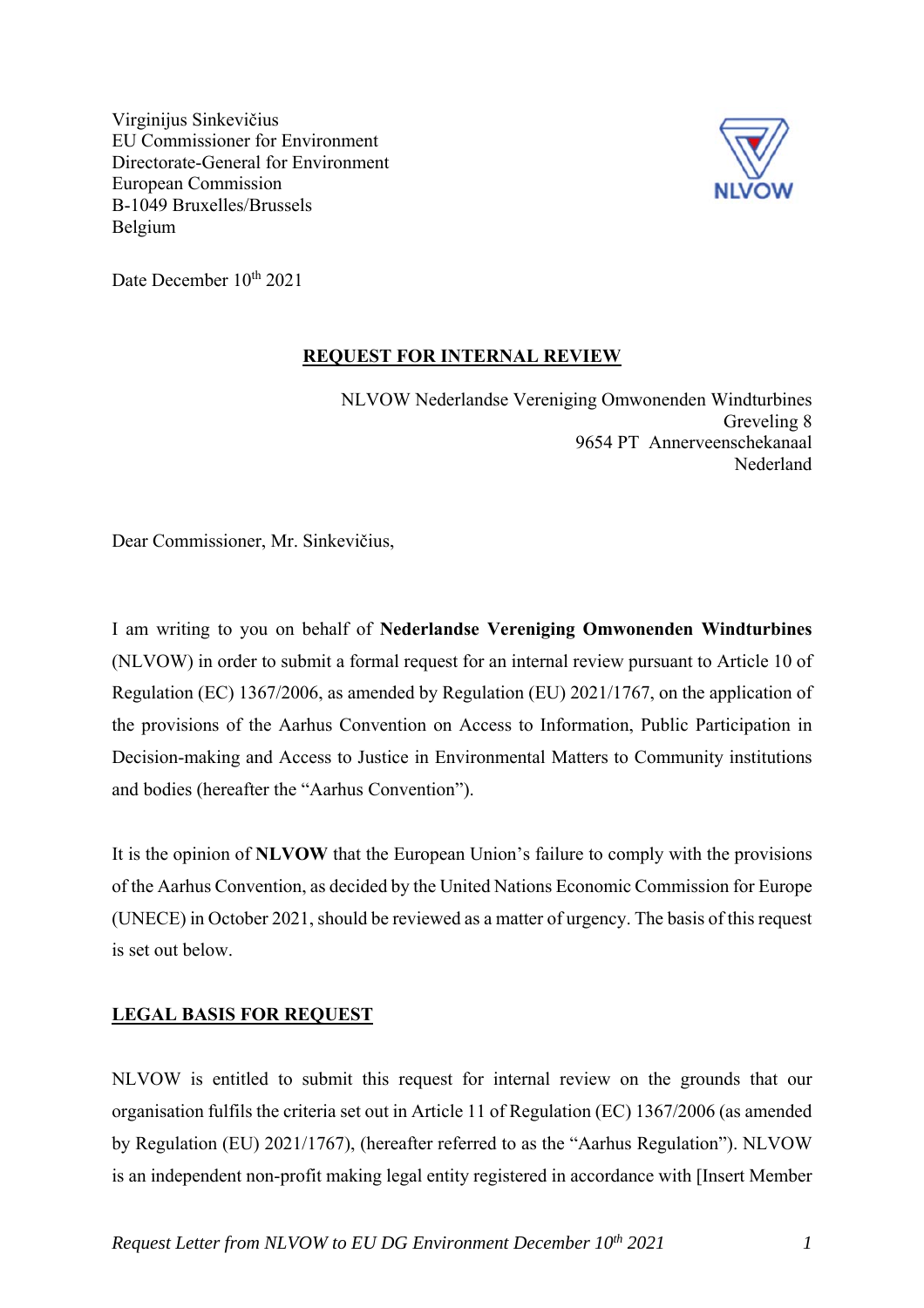State] law. Please see NLVOW's Memorandum and Articles of Association enclosed herewith (Annex 1). NLVOW was founded in 2013 with the aim of (see article 2 of the attachment 1 (Statutes) of Annex 1):

1. The purpose of the association is: to look after and defend the interests of local residents with respect to (plans for) wind energy projects in their vicinity

2. The association endeavors to achieve this aim, inter alia, by:

- preparing and offering information to local residents about opportunities to defend their interests in wind energy projects in their vicinity;
- preparing and offering information to politicians and administrators about the advantages and disadvantages for residents living near wind energy projects;
- the dissemination of knowledge and fact-based information on wind energy projects to the general public through website(s), publications and social media;
- concluding agreements with experts, in particular legal service providers, to assist local residents in proceedings and other activities;
- organizing conferences and workshops on the social, medical, economic and technical aspects of wind energy;
- and conducting legal proceedings and carrying out actions required in the in the broadest sense promotes the aims of the association

# **ADMINISTRATIVE OMISSION**

Following the Meeting of the Parties 'Decision on non-compliance in International Law', Decision VII/8f (as amended), as adopted on 21<sup>st</sup> October 2021, NLVOW is of the opinion that the European Union's failure to comply with the provisions of the Aarhus Convention regarding the adoption of the National Energy and Climate Plans (NECPs) constitutes an *administrative omission* for the purposes of the Aarhus Regulation (as amended). Article 2 (1) of the Aarhus Regulation defines an administrative omission as follows:

'*administrative omission' means any failure of a Union institution or body to adopt a non-legislative act which has legal and external effects, where such failure may contravene environmental law within the meaning of point (f) of Article 2(1).*';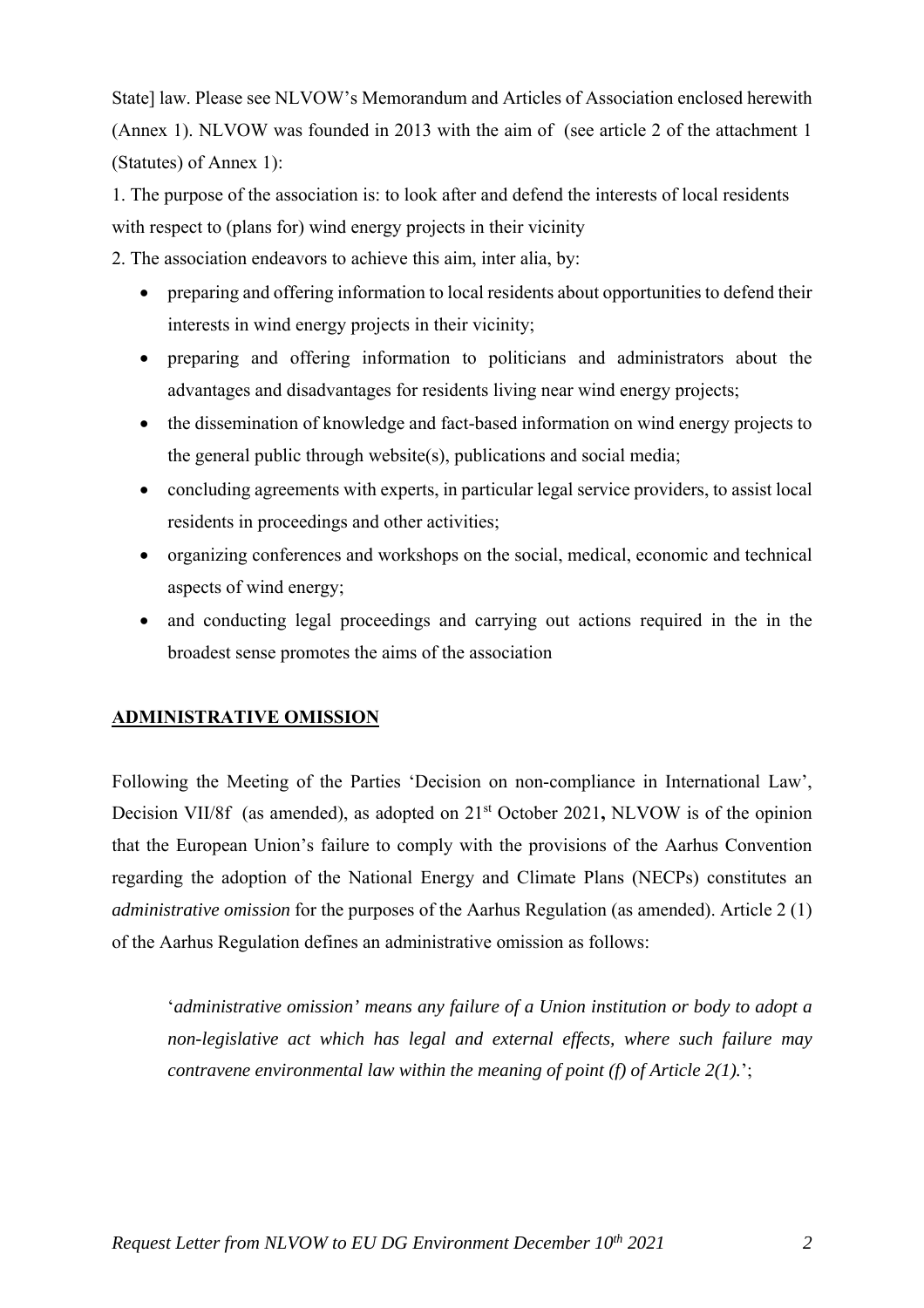It is clear that the European Union's non-compliance and failure to act as set out in Decision VII/8f (as amended) has legal and external effects and contravenes environmental law as defined by Article 2(1)(f) of the Aarhus Regulation (as amended).

#### **GROUNDS FOR SEEKING INTERNAL REVIEW**

The primary ground for making the within request relates to the EU's ongoing non-compliance with international law.

In 2010, the UNECE, through its Aarhus Convention Compliance Committee (the "ACCC"), initiated a compliance investigation against the EU concerning the implementation of Directive (2009/28/EC) in the Republic of Ireland and the National Renewable Energy Action Plans (NREAPs). As a result of its findings during the foregoing investigation, the ACCC declared the EU to be non-compliant with international law. This resulted in the UNECE engaging in compliance proceedings against the EU over the course of the following decade. This investigation was entitled *Communication ACCC/C/2010/54* and its findings and recommendations were adopted on 2nd October 2012 (*cf.* https://unece.org/env/pp/cc/accc.c.2010.54 european-union).

In June 2014, a Meeting of the Parties (MoP) took place in Maastricht, Belgium (this was the 5<sup>th</sup> Meeting of the Parties of the Aarhus Convention). The Parties adopted Decision V/9g in relation to the ACCC's findings and recommendations noted in ACCC/C/2010/54. (*cf.* https://unece.org/env/pp/cc/european-union-decision-v9g). Pursuant to the ACCC's Decision V/9g of Non-Compliance in International Law, the MoP found the EU to be in breach of international law and declared that the EU was obliged to demonstrate the following [Emphasis added]:

> (a) That it had adopted a proper regulatory framework and/or clear instructions for implementing Article 7 of the Convention with respect to the adoption of *National Renewable Energy Action Plans* (NREAPs);

> (b) It would ensure that the arrangements for public participation in its Member States are **transparent and fair** and that within those arrangements the **necessary information is provided** to the public;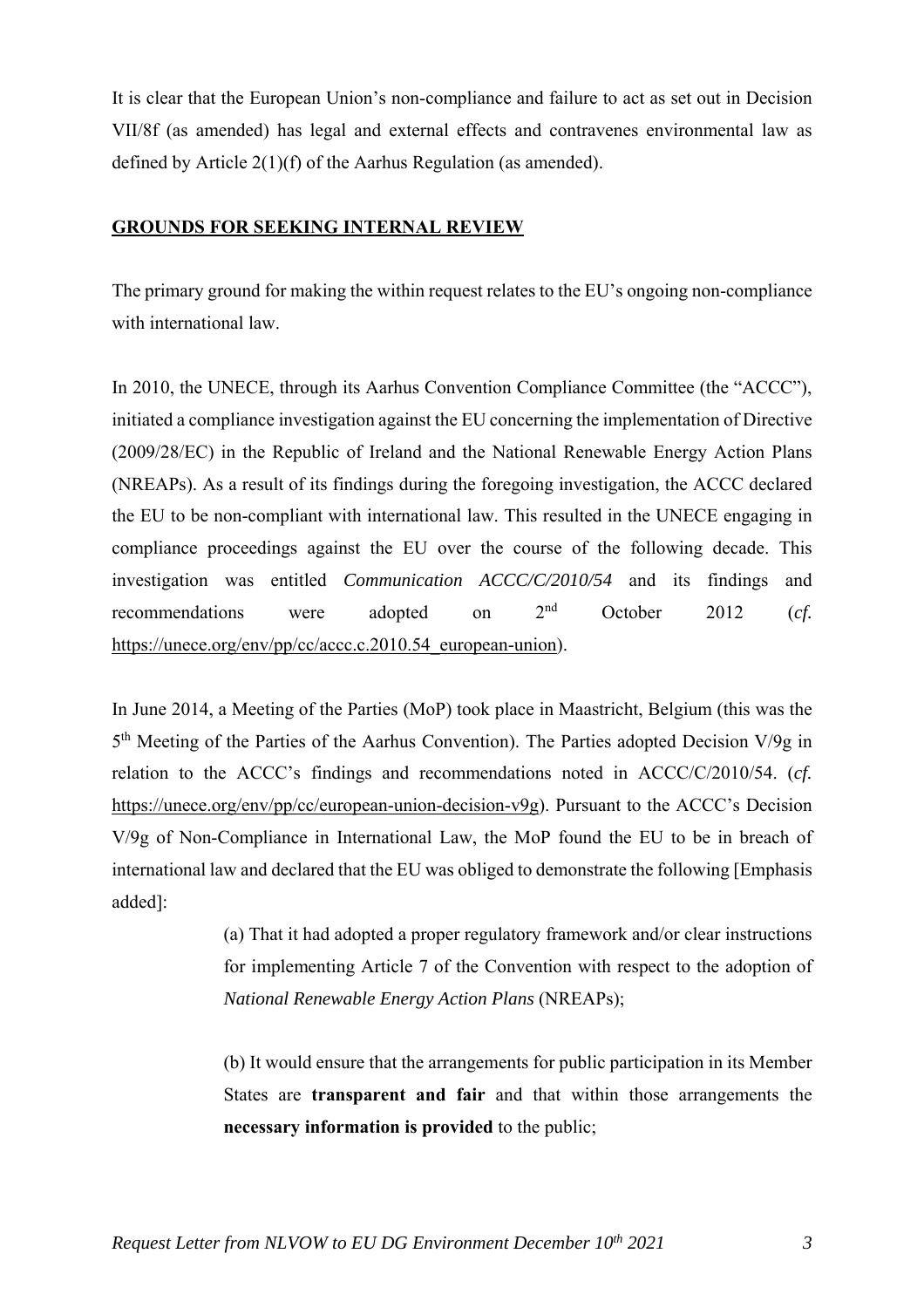(c) It would ensure that the requirements of Article 6, paragraphs 3, 4 and 8, of the Convention are met, including **reasonable time frames**, allowing sufficient time for informing the public and for the public to prepare and participate effectively, allowing for **early public participation when all options are open**, and ensuring that **due account is taken of the outcome of the public participation**;

(d) It had adapted the manner in which it evaluates NREAPs accordingly.

In the intervening period between the  $5<sup>th</sup>$  ACCC Meeting of the Parties (MoP) in 2014 and the  $6<sup>th</sup>$  MoP in September 2017, the ACCC continued to investigate the EU over its continuing failure to comply with Decision V/9g as referred to above.

Thereafter, the ACCC engaged in further investigations during the period between September 2017 and October 2021, when the  $7<sup>th</sup>$  MoP took place in Geneva from the  $18<sup>th</sup>$  to 21 October 2021. During that period, the ACCC focused on the adoption of the *National Energy and Climate Plans* (NECPs) for the period 2021 – 2030. Following a detailed analysis, the ACCC concluded that the NECPs have been unlawfully adopted, constituting a repeat of the same failures in respect of compliance with the provisions of the Aarhus Convention which were inherent in the EU's adoption of the NREAPs. During the  $7<sup>th</sup>$  MoP as referred to above, it was observed that the EU had failed to comply with all of the requirements set out in ACCC's Decision V/9g as adopted by the parties in 2014. In that regard, Decision VII/8f (as amended) was adopted on 21<sup>st</sup> October 2021 concerning the EU's said non-compliance. Accordingly, the NECPs were declared unlawful in international law (and hence EU law). In this regard, the ACCC concluded that:

"*(a) The Party concerned has put in place a regulatory framework that meets the requirements of article 6 (3) of the Convention with respect to NECPs but has not yet demonstrated that it has adopted either a proper regulatory framework or clear instructions to ensure that the other requirements of article 7 are met in the adoption of NECPs, as required by the first three sentences of paragraph 3 of decision V/9g;* 

*(b) While welcoming the fact that the Party concerned has carried out an assessment of public participation on each member State's NECP, albeit in brief, the Party*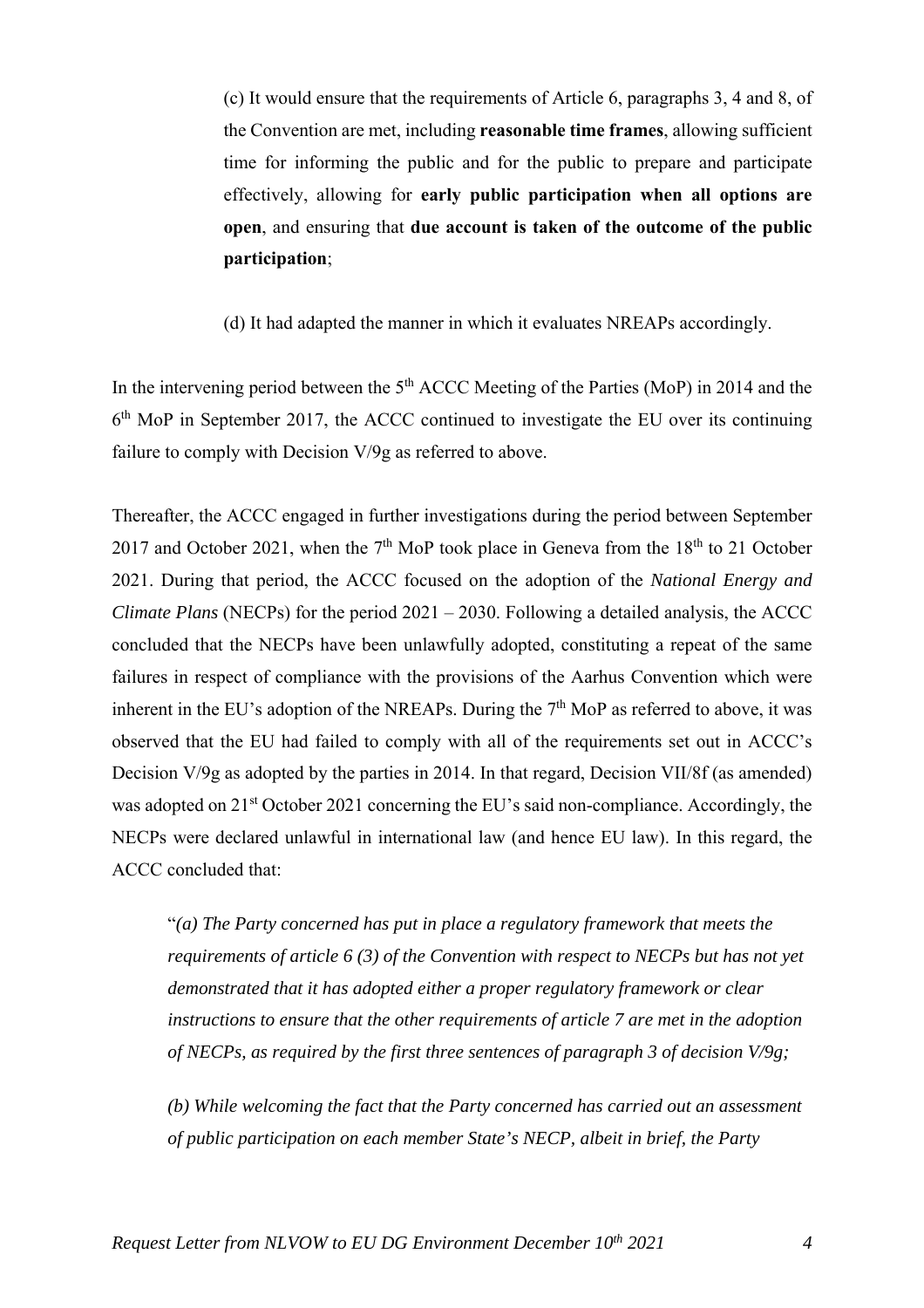*concerned has not yet met the requirements of the final sentence of paragraph 3 of decision V/9g*."<sup>1</sup>

The ACCC further stated:

"*The Committee recommends to the Meeting of the Parties that it reaffirm its decision V/9g and, in particular, request the Party concerned, as a matter of urgency:* 

*(a) To provide the Committee with evidence that it has adopted a proper regulatory framework and/or clear instructions for implementing article 7 of the Convention with respect to the adoption of NECPs, and, in particular, to take the necessary legislative, regulatory or practical measures to:* 

*(i) Ensure that the arrangements for public participation in its member States are transparent and fair and that, within those arrangements, the necessary information is provided to the public;* 

*(ii) Ensure that the adopted regulatory framework and/or clear instructions ensure that the requirements of article 6 (4) and (8) of the Convention are met, including allowing for early public participation when all options are open, and ensuring that due account is taken of the outcome of the public participation;* 

*(b) To adapt the manner in which it evaluates NECPs accordingly*." 2

In light of the foregoing, it is evident that the EU's acts and omissions are very much at odds with the requirement of strict observance with international law as enshrined in Art 3 (5) TEU (*ex Article 2 TEU)* and, therefore, constitute a breach of both international and EU law which the EU has to date failed to address and rectify.

The following documents are enclosed herewith (see **Annex 1**):

- The Applicant's statutes of the organisation;
- The Applicant's Annual reports for two years prior to this request;
- Evidence of the Applicant's registration as a non-profit organisation in The Netherlands
- The Applicant's technical background for making this request;

2 Ibid, para 145.

 $\overline{a}$ 

<sup>1</sup> https://unece.org/sites/default/files/2021-09/ECE.MP\_.PP\_.2021.51\_ac.pdf, para 144.